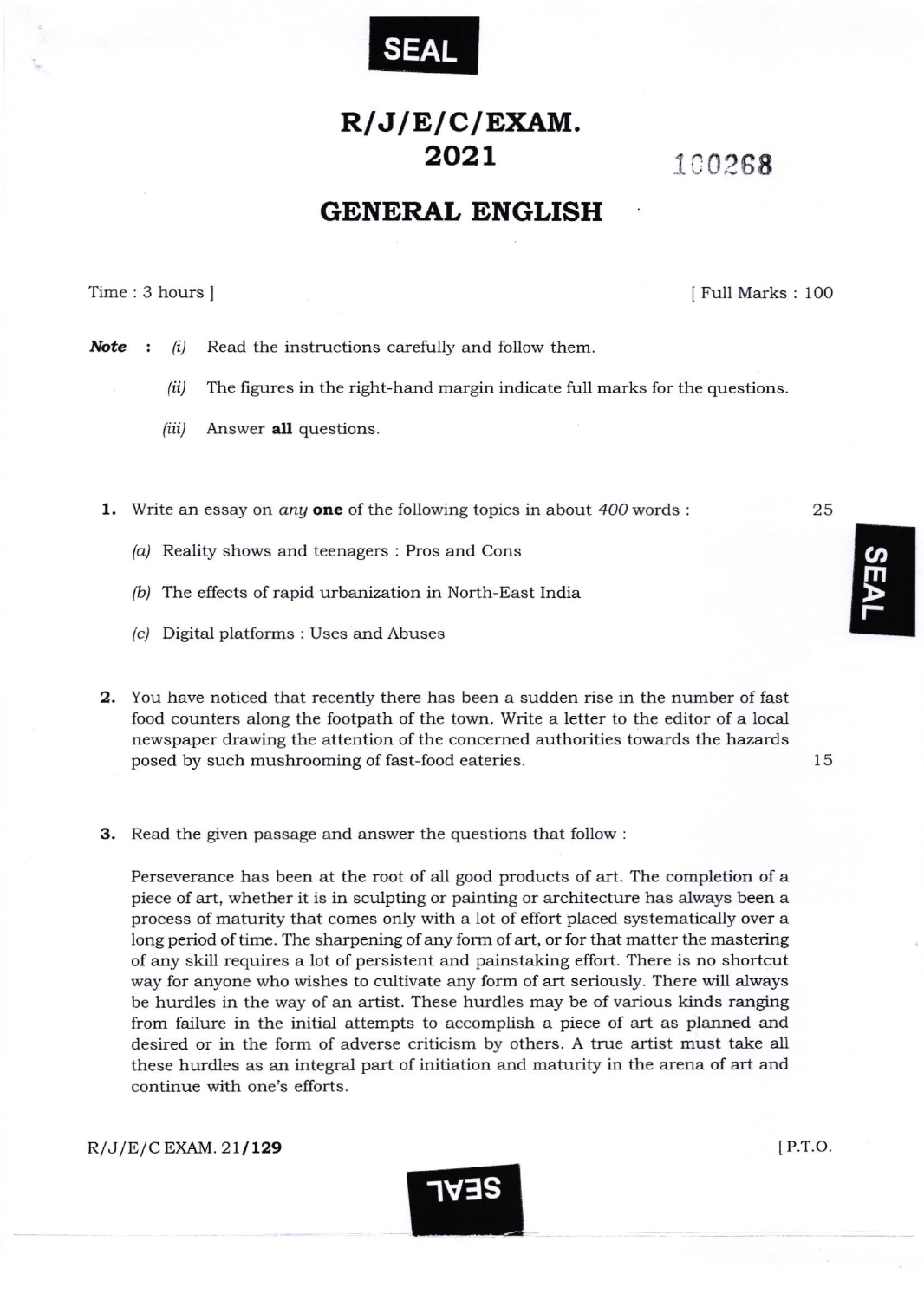There is also the issue of monetary constraints as financial success does not always follow art at the beginning stage. There was a time when it used to take a considerable period for anyone to be recognized as an artist and even this does not come to everyone. So, if one were to choose art as a career, he or she must be ready to withstand the hardships at the beginning. Today, however, the advantages of a connected world have eased this problem to a great extent. Online platforms have become a potential source for showcasing talent to a wider audience. As a result, choosing one's career as an artist has the possibility of turning into a lucrative prospect.

|    |     | (a) Why does the author say that perseverance is at the root of all good art?                                           | З            |
|----|-----|-------------------------------------------------------------------------------------------------------------------------|--------------|
|    |     | (b) What are the various types of hurdles that an artist may have to face?                                              | 3            |
|    |     | $(c)$ What advantage does the artist of today have over the artist in the past?                                         | 3            |
|    |     | (d) Suggest a suitable title for the passage.                                                                           | $\mathbf{1}$ |
|    | (e) | Find the word(s) from the given passage that has/have similar meanings with<br>the following words:<br>$1 \times 5 = 5$ |              |
|    |     | (i) Continuous, (ii) Limitations, (iii) Methodically, (iv) Skill, (v) Attractive                                        |              |
| 4. |     | Expand the idea conveyed by any one of the given expressions :                                                          | 15           |
|    |     | $(a)$ The grass is always greener on the other side of the fence                                                        |              |
|    |     | (b) Uneasy lies the head that wears the crown                                                                           |              |
|    |     | $(c)$ A bird in hand is worth more than two in the bush                                                                 |              |
| 5. |     | $2 \times 5 = 10$<br>Rewrite <i>any</i> five of the following sentences as directed :                                   |              |
|    |     | (a) Each of the scholars have done well.                                                                                |              |
|    |     | (Rewrite the sentence correctly)                                                                                        |              |
|    |     | (b) Could you submit the fee in time?                                                                                   |              |
|    |     | (Change the voice of the sentence)                                                                                      |              |
|    |     | (c) This is the best cafeteria in town.                                                                                 |              |
|    |     | (Change into the positive degree of comparison)                                                                         |              |
|    |     | (d) He is not well. He has applied for leave.                                                                           |              |
|    |     | (Combine into a single sentence)                                                                                        |              |
|    |     | (e) The teacher said, "Students, I shall provide you the notes tomorrow".                                               |              |
|    |     | (Change the mode of narration)                                                                                          |              |
|    | (f) | None but the brave deserve the fair.                                                                                    |              |
|    |     | (Rewrite as an affirmative sentence)                                                                                    |              |
|    |     | (g) Surely I know the rules of the game.                                                                                |              |

## $R/J/E/C$  EXAM. 21/129 2